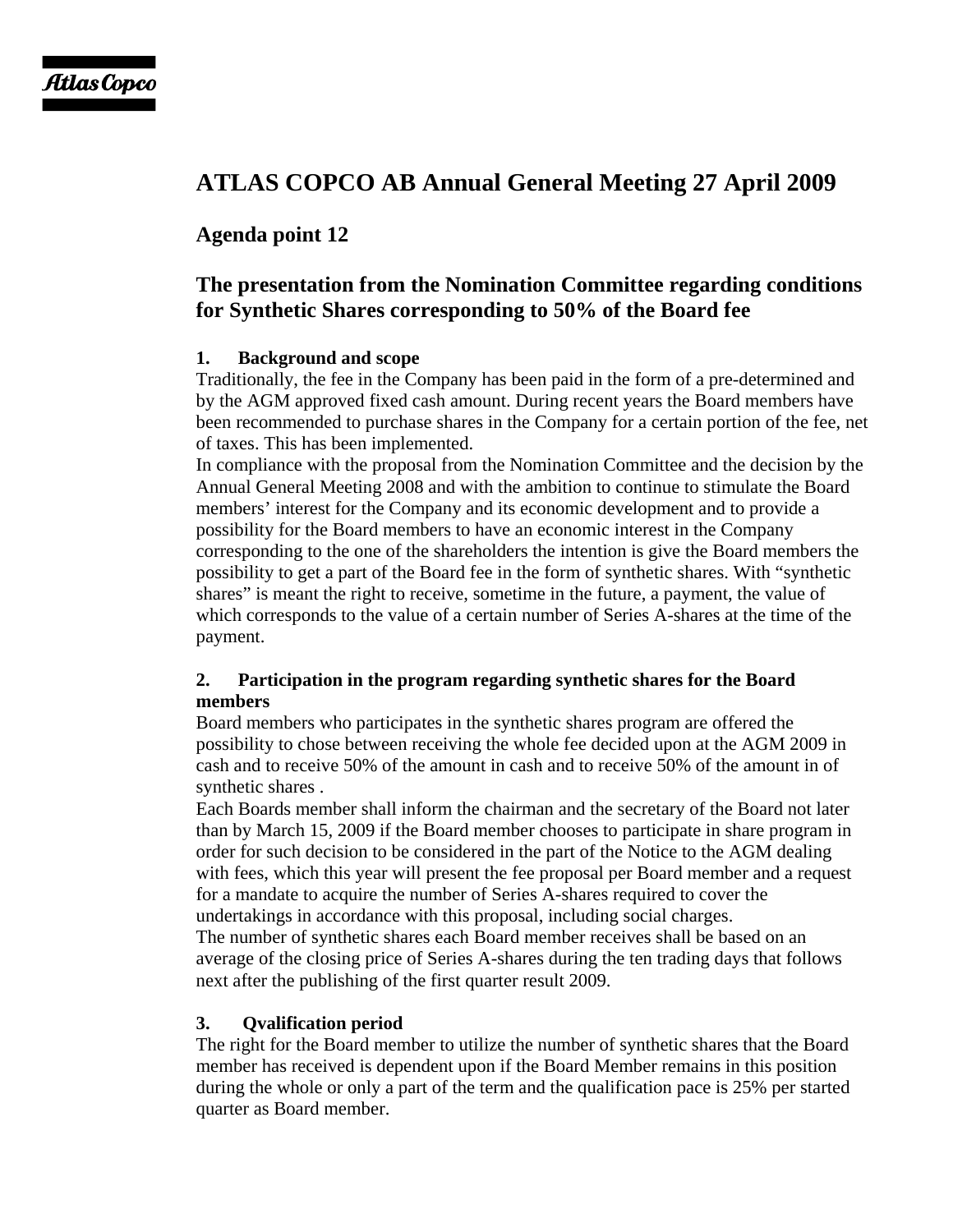## **4. Payment**

The right of the Board member to receive payment corresponds to the value of the synthetic shares then held and falls due after five years after the AGM in 2009. The amount to be paid shall be determined based on the average closing price of Series Ashares during ten trading days after the publishing of the quarter report for the first quarter the year the payment is made and the payment shall be made after five banking days.

The amount of the dividend that should have been allocated to the synthetic shares during the period they are held shall result in a recalculation and allocation of additional synthetic shares based on the average of the closing price of Series A-shares during ten trading days after the day the share is traded without the right to dividend. Amounts paid to a Board member will be taxed as employment income and the Company reserves the right to withhold and to pay to the tax authorities and shall then account for such payment to the Board member.

#### **5. Re-calculation**

If the share capital of the Company is increased or decreased, or the Company issues convertibles or options, makes extraordinary dividend payments or the Company is forced into liquidation or is merged or corresponding changes take place, the number of synthetic shares or the value of the synthetic shares shall be recalculated in order to ensure the economic rights of the Board member corresponding to what had been the case if the Board member had been the owner of the corresponding number of Series A-shares since the allocation date or the payment of the dividend, as the case may be, in accordance with clause 4 above.

The market practice for the recalculation of similar instruments shall apply to the extent possible. In case a recalculation is impossible or an action or transaction regarding the Company is made difficult due to the fact that the synthetic shares are outstanding, payment of the synthetic shares then outstanding shall be possible prematurely based on the actual price of the Series A-shares at such time.

Recalculation in accordance with the previous paragraph shall, with binding effect to the Company and the Board members be carried out by an auditing company who is independent of the Company and appointed by the Chamber of Commerce in Stockholm.

## **6. Acceleration of payment**

In case a Board member leaves the position as Board member prior to the regular payment date above, the Board member shall have the right to request an acceleration of the payment to occur twelve months after the date when the Board member resigned, within three months from the date when the Board member left this position. The amount to be paid after twelve months shall be calculated on the average closing price of Series A-shares during ten trading days next following the end of the twelve months period and the payment shall take palace within five banking days after the date when the amount to be paid is established. The same rules shall apply regarding the right for the estate of a deceased Board member to request an accelerated payment.